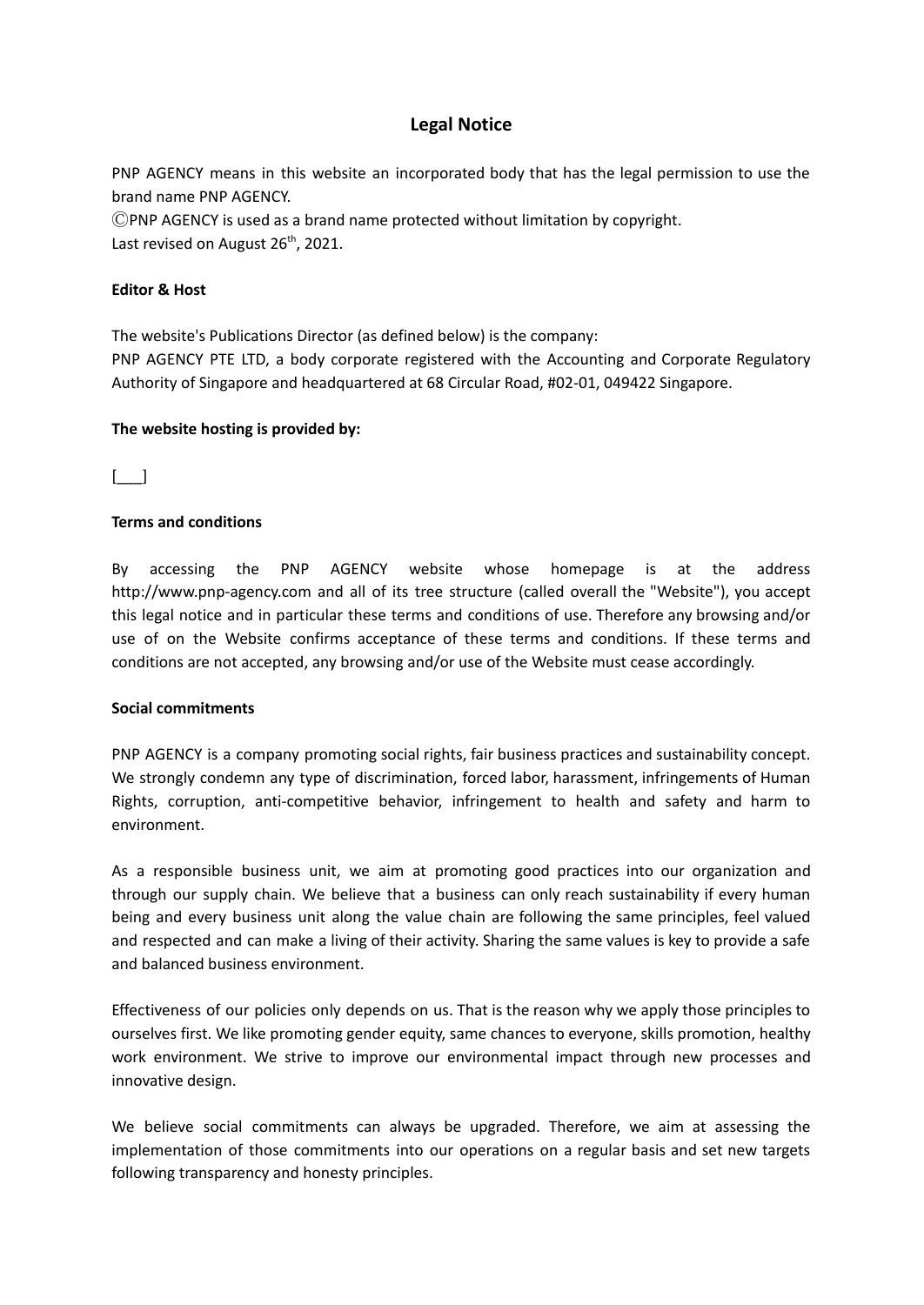We also believe that business units have a great role to play into the community to promote better living for all. We support some local initiatives and encourage our team members to actively take part into social activities.

Our business partners are very welcome to contact us to know more about our social and environmental policies and to suggest any new ideas. Let's join forces and make this world a better to live!

## **Warning**

The Website and its content, including any content that relates to products is only provided for illustrative purposes and does not, in any case, constitute an offer of sale. This information may be amended without notice and at any time at the sole discretion of the Publications Director of PNP AGENCY or any other authorized representative. Accordingly, and in any event, the Publications Director or PNP AGENCY or any of its representatives cannot be bound by any contractual obligations in respect of the information contained therein on the Website, and in particular regarding the products presented. You are expressly reminded that the Publications Director or PNP AGENCY or any of its representatives cannot be held responsible for the use of content from independent websites whose links may appear on <http://www.pnp-agency.com>

#### **Intellectual property rights**

The entire website including without limitation any brand name, logo, design or copyright is protected by the relevant intellectual property legislation and in particular by an international copyright. All rights of reproduction and dissemination are reserved, which include without limitation any downloadable documents, animations, photos and iconographic representations. The reproduction and/or whole or partial dissemination of the Website using networks or on any medium, electronic or not, is formally prohibited unless express permission is granted by the Publications Director or PNP AGENCY or any of its representatives.

Therefore, as a non-exhaustive example, the use of the PNP AGENCY name or PNP AGENCY logo especially as an Internet link either to the address http://www.pnp-agency.com/ or to any other website is prohibited, without prior written permission from the Publications Director or PNP AGENCY or any of its representatives.

#### It is specified that:

- Using external link referring to http://www.pnp-agency.com/ is prohibited to anyone without the prior written approval of the Publications Director, or PNP AGENCY or any of its representatives; and - The use of the Website, in whole or in part, by means of framing is formally prohibited without the prior written approval of the Publications Director, or PNP AGENCY or any of its representatives.

#### **Information and data protection**

You can contact the Publications Director of the Website by sending an email at contact@pnp-agency.com.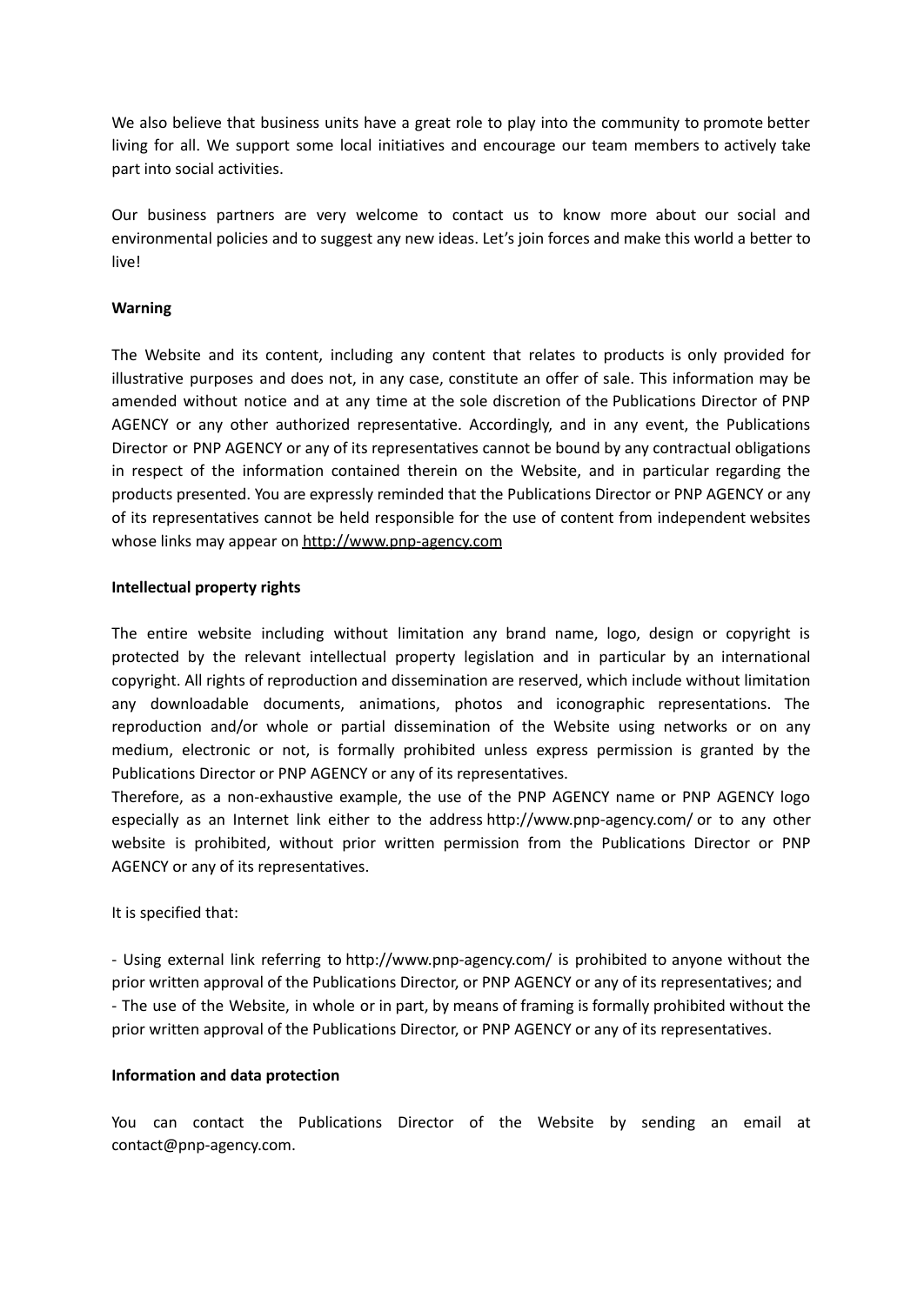The Publications Director may collect personal, mandatory and/or optional information to complete the request, such as, name, physical address and email address, etc. The sender is deemed to have given its permission to the Publications Director or PNP AGENCY to collect, save and use the data in order to process the request.

The Publications Director or PNP AGENCY shall then use this information solely to answer the request by their chosen means, i.e., as a non-exhaustive example, by post, telephone or email.

In any event, the Publications Director undertakes to respect the confidentiality of the information provided by visitors to the Website. Similarly, the Publications Director shall not trade information from visitors to third parties.

# **Collecting statistical data**

It is specified that the Publications Director may measure, by way of an illustrative and non-exhaustive example, the number of pages viewed, the number of visits and browsing by visitors on the Website with the aim of improving the Website's performance.

The Publications Director shall use the log files issued by and stored on its server to perform this action. The log files allow to trace the IP address of each Internet user and their navigation path. The Publications Director takes appropriate security measures to prevent unauthorized access, disclosure, modification, or unauthorized destruction of the Data.

Each visitor is deemed to give consent for data collection including cookies and their further use. Any questions regarding data collection can be sent to contact@pnp-agency.com.

The Publication Directors can be contacted to disclose the list of third parties eligible to access the data collected through the Website, including with Limitation: Google Inc., SiteGround Hosting Ltd.. Each visitor may contact the Publication Directors to access their information, erase or correct them.

The User's Personal Data may be used for legal purposes by the PNP AGENCY in Court or in the stages leading to possible legal action arising from improper use of this Website or the related Services.

The User declares to be aware that the PNP AGENCY may be required to reveal personal data upon request of public authorities.

This Website does not support "Do Not Track" requests.

To determine whether any of the third-party services it uses honor the "Do Not Track" requests, please read their privacy policies.

# **Changes to this privacy policy**

PNP AGENCY reserves the right to make changes to this privacy policy at any time by notifying its Users on this page and possibly within this Website and/or – as far as technically and legally feasible – sending a notice to Users via any contact information available to PNP AGENCY. It is strongly